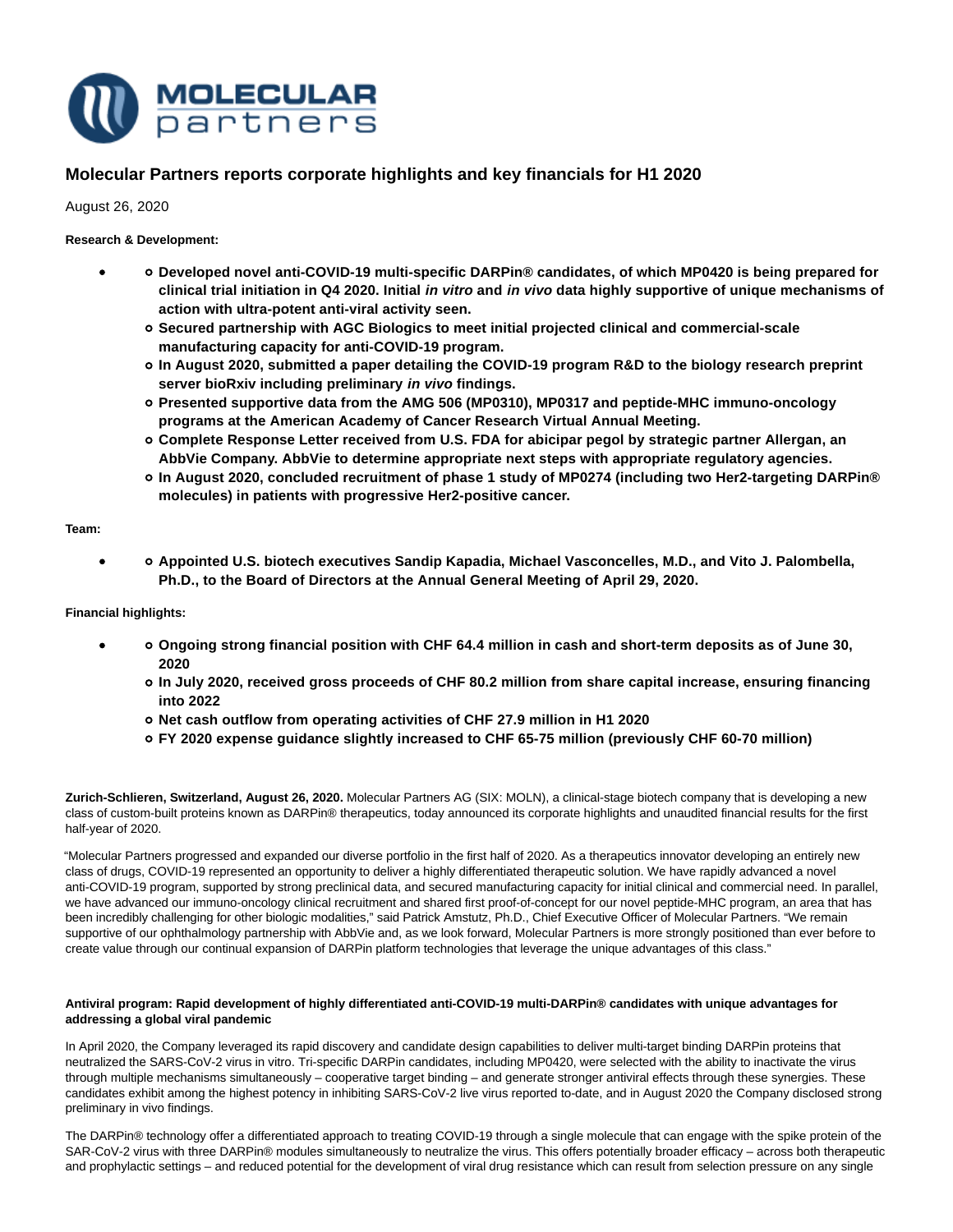molecular target. DARPin candidates are also produced through rapid, high-yield microbial fermentation for potential speed and cost advantages over mammalian cell production typically employed for antibodies.

In July 2020, the Company announced a partnership with AGC Biologics, a global biopharmaceutical contract development and manufacturing organization to secure initial clinical and commercial-scale manufacturing capacity for the COVID-19 program. In August 2020, the Company announced the reservation by the Swiss Federal Office of Public Health: Bundesamt für Gesundheit (FOPH-BAG) of up to 3.2 million doses of [MP0420,](https://www.molecularpartners.com/wp-content/uploads/MP0420.png) if the candidate is approved in Switzerland. Under the terms of the agreement, the Company immediately received a reservation fee in the mid to high single digit millions of Swiss Francs.

In August 2020 the Company [submitted a paper t](https://www.biorxiv.org/content/10.1101/2020.08.25.256339v1)o the biology research preprint server bioRxiv which recapped the Company's anti-COVID-19 research program and disclosed strong preliminary in vivo findings, including dose-dependent trends for reduction of viral titer as well as protection against body weight loss and lung lesions. The paper is titled "Highly potent anti-SARS-CoV-2 multi-DARPin candidates".

Molecular Partners plans to initiate clinical studies for its COVID-19 program in Q4 2020.

#### **Immuno-oncology programs: Continued recruitment and proof-of-concept for peptide-MHC DARPin binders**

In partnership with Amgen, the Company continued strong recruitment of patients with solid tumors in the phase 1 dose escalation study of AMG 506 (MP0310), a novel tumor-localized immune agonist. This phase 1 trial is evaluating AMG 506 (MP0310) as a single agent in patients with advanced solid tumors. Molecular Partners expect to report initial data from this study in H2 2020. Data from the dose escalation cohorts will be used to inform potential Ph1b combination studies with Amgen assets and will be conducted by Amgen. Additionally, the Company presented preclinical data at the American Academy for Cancer Research (AACR) describing the research supporting the optimal dose for this candidate in the ongoing clinical study.

For MP0317, the Company's second tumor-localized immune agonist, IND-enabling work continues to advance. MP0317 includes localizer (FAP) and stimulator (CD40) DARPin domains, which respectively provide tumor-specificity and immune activation. The Company presented preclinical data at AACR strongly supporting the intended profile and mechanism of this candidate and anticipates filing an IND by the end of 2020.

For MP0274, recruitment for its phase 1 trial has concluded. MP0274 is a multi-specific DARPin® product candidate being developed for the treatment of solid tumors with strong expression of the highly validated target protein HER2. Molecular Partners anticipates reporting initial data from this study in H2 2020.

As of April 30, 2020, patients in the ongoing phase 2 study of MP0250 in combination with the proteasome inhibitors (PIs) bortezomib (Velcade®) and dexamethasone will be monitored per protocol and no additional patients will be enrolled into the study.

Finally, at AACR the Company also presented proof-of-concept data for its peptide-MHC DARPin program. The constructed DARPin proteins were observed to effectively activate T cells at a range of concentrations and to carry out highly targeted cell killing exclusively on those cells that were positive for the peptide target. This demonstrated proof-of-concept for the ability of DARPin therapeutics to effectively drug specific peptide-MHC complexes.

#### **Ophthalmology: AbbVie receipt of CRL for abicipar and further regulatory engagement**

In June, AbbVie received a Complete Response Letter (CRL) for the Biologics License Application (BLA) of abicipar. AbbVie has withdrawn its filings for abicipar with both the European Medicines Agency and the Japanese Regulatory Agency and is committed to working with these agencies to determine appropriate next steps and requirements for potential resubmissions for abicipar.

There is substantial need for better treatment options for nAMD and the Company remains confident in the totality of data supporting abicipar's clinical profile for this indication, and continues to support AbbVie as it determines next steps.

#### **Financial highlights: Private placement extends cash runway into 2022**

Molecular Partners remains solidly funded to capture upcoming value inflection points. In the first six months of 2020, Molecular Partners recognized total revenues of CHF 7.5 million (H1 2019: CHF 13.6 million) and incurred total operating expenses of CHF 30.6 million (H1 2019: CHF 26.0 million). This led to an operating loss of CHF 23.1 million for the first six months in 2020 (H1 2019: Operating loss of CHF 12.4 million). In the first six months in 2020 the Company accounted for a net financial loss of CHF 1.6 million (H1 2019: Net financial loss of CHF 0.3 million). This resulted in a net loss of CHF 24.7 million for H1 2020 (H1 2019: Net loss of CHF 12.7 million).

The net cash outflow from operating activities during the first six months in 2020 was CHF 27.9 million (2019: net cash inflow of CHF 27.0 million). Including time deposits, the cash and cash equivalents position decreased by CHF 30.7 million vs. year-end 2019 to CHF 64.4 million as of June 30, 2020 (December 31, 2019: CHF 95.1 million).

Total shareholders' equity stood at CHF 31.0 million as of June 30, 2020, a decrease of CHF 23.1 million (December 31, 2019: CHF 54.1 million). As of June 30, 2020, the Company employed 144 FTEs (full time equivalents), up 12% year-on-year. About 85% of the employees are employed in R&D-related functions.

Early July 2020, the Company was able to reinforce its solid cash position with a private placement financing, raising gross proceeds of CHF 80.2 million. This further increases Molecular Partner's financial flexibility to capture multiple value-creating inflection points into 2022. To continue building its capacity to deliver innovative new therapeutic candidates and manage a growing clinical portfolio, the Company plans to invest in both its clinical programs as well as an expanded workforce.

#### **Key figures as of June 30, 2020**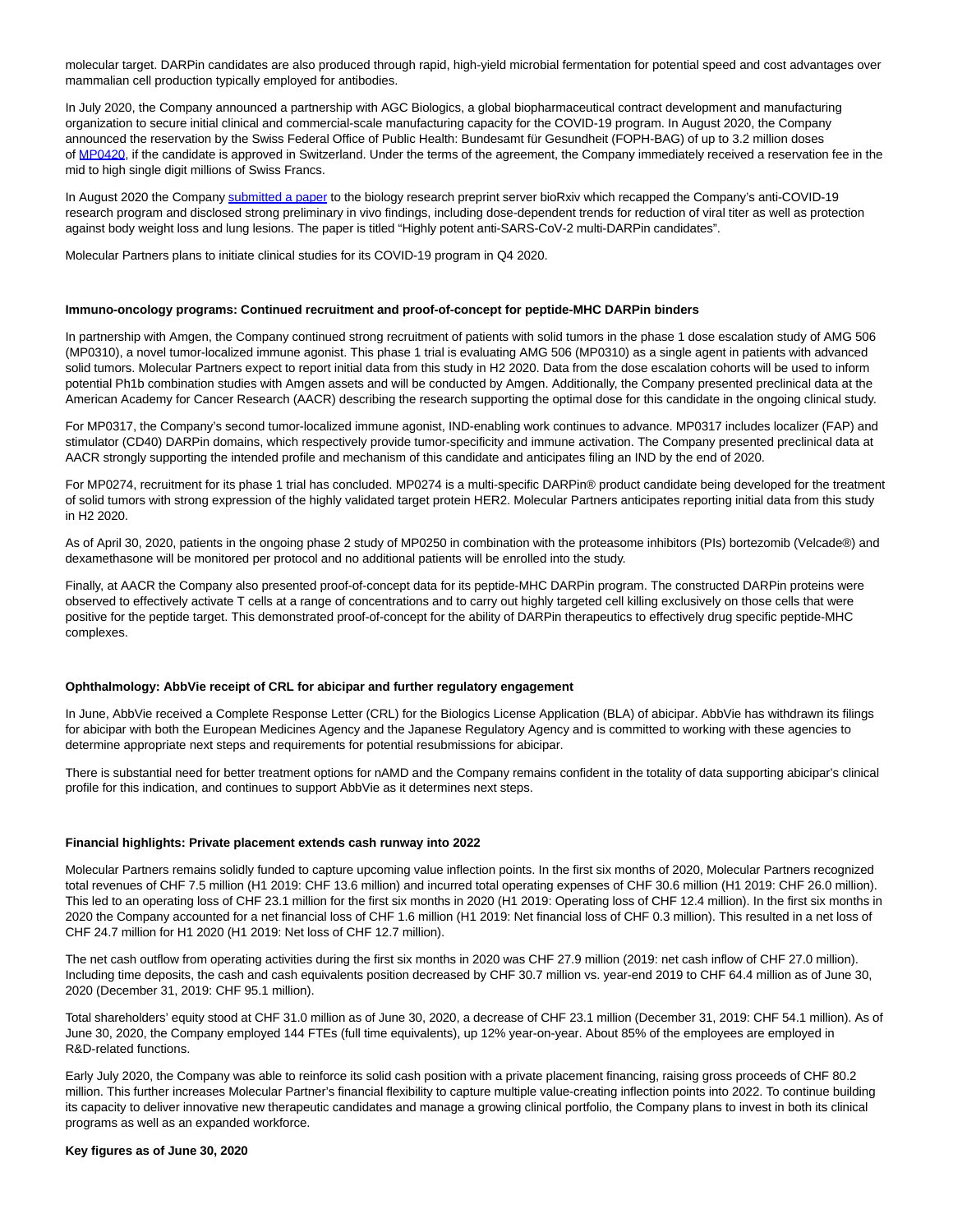**Key Financials (unaudited) H1 2020** H1 <sup>2019</sup> **Change** (CHF million, except per share, FTE data) **Total revenues 7.5 13.6 -6.1** R&D expenses -25.1 -19.0 -6.1 G&A expenses -5.5 -7.0 1.5 **Operating result -23.1 -12.4 -10.7 Net result -24.7 -12.7 -12.0** Basic net result per share (in CHF) -1.14 -0.60 -0.54 **Net cash from (used in) operating activities -27.9 27.0 -54.9 Cash balance (incl. time deposits)** as of June 30 **64.4 123.3 -58.9 Total shareholders' 31.0 78.1 -47.1 equity** as of June 30 **Number of total FTE** as of June 30 **143.6 127.7 15.9**

### **Business outlook and priorities**

In the second half of 2020, Molecular Partners will focus on advancing its immuno-oncology and antiviral programs. For the COVID-19 program, the Company plans to initiate clinical trials of MP0420 in Q4 2020 and advance additional candidate towards the clinic.

Molecular Partners expects to present additional data from its ongoing phase 2 trial of MP0250 in patients with multiple myeloma in combination with Velcade® (PI) in H2 2020. For AMG 506 (MP0310), following the planned reporting of initial data from the phase 1 study in H2 2020, these data will be used to inform potential Ph1b combination studies with Amgen assets to be conducted by Amgen. For MP0317, IND submission is anticipated around the end of 2020. The Company also plans to publish or present multiple updates across its portfolio at select scientific venues.

### **Financial outlook 2020**

For the full year 2020, at constant exchange rates, the Company expects total expenses in the range of CHF 65-75 million (previously CHF 60-70 million), of which around CHF 6.0 million will be non-cash effective costs. This slightly increased guidance reflects the Company's additional investments into its Covid-19 programs. Capital expenditures in FY 2020 are expected to be approximately CHF 3.0 million.

### **Documentation**

The results presentation, this press release and the half-year 2020 report will be made available on [www.molecularpartners.com a](https://www.molecularpartners.com/)fter 7:00am (CET) on August 26, 2020.

### **H1 2020 conference call**

Molecular Partners will hold a conference call and audio webcast on August 26, 2020, 2:00pm CET (1:00pm GMT, 8:00am EST).

In order to register for the H1 2020 conference call, please dial the following numbers approximately 10 minutes before the start of the presentation:

| Switzerland / Europe | +41 (0) 58 310 5000  |
|----------------------|----------------------|
| UK                   | +44 (0) 207 107 0613 |
| USA                  | +1 (1) 631 570 5613  |

Participants will have the opportunity to ask questions after the presentation.

# **Audio webcast**